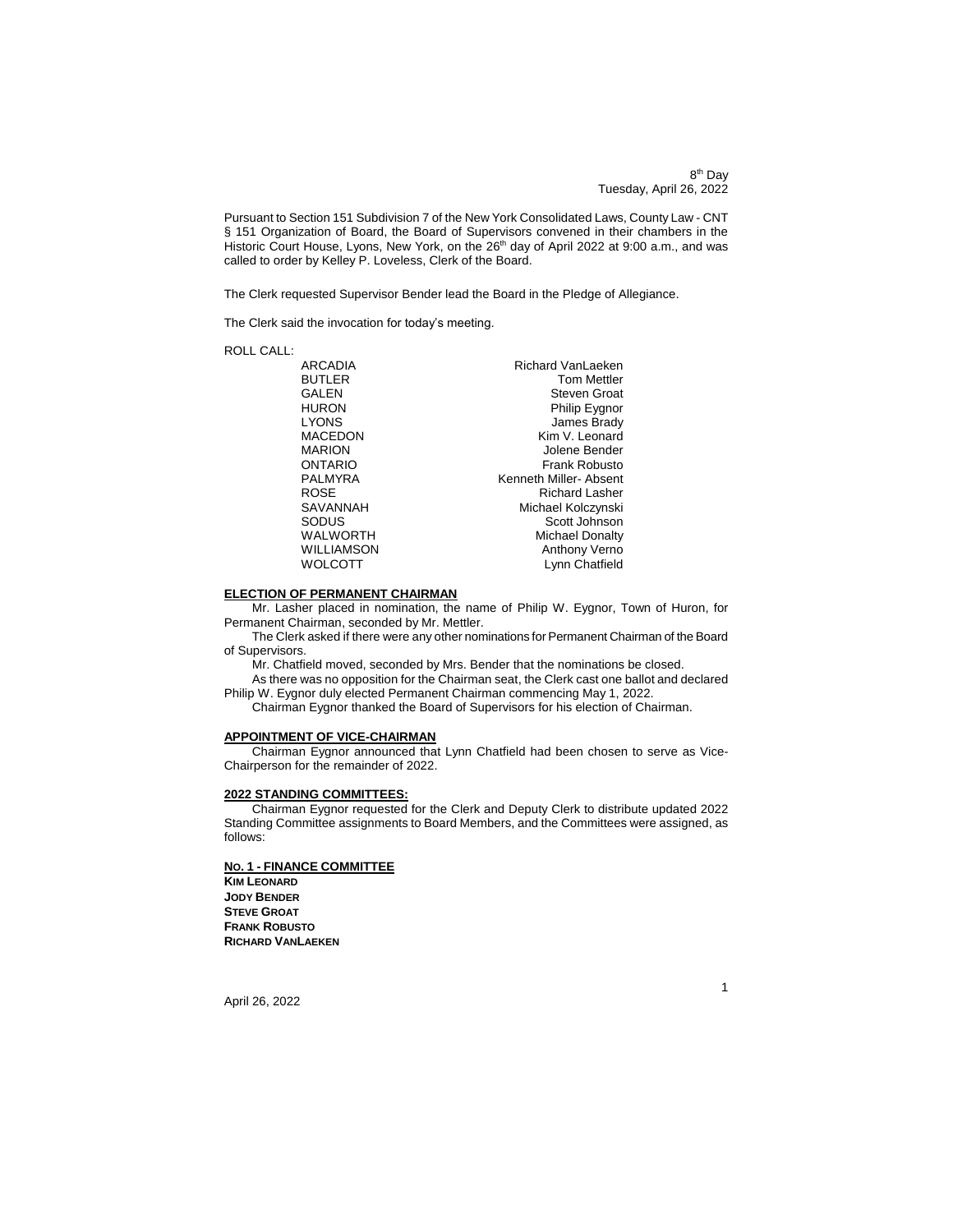- -
	-
	-
	- LIABILITY & CASUALTY RESERVE FUND
	- UNCOLLECTED INSURANCE
	- JUDGMENT & CLAIMS
	- EXPENSES ON ACQUIRED PROPERTY
	- HOSPITAL & MEDICAL INSURANCE
	- **•** SERIAL BOND
	- LIBRARY
- B. INFORMATION TECHNOLOGY
- C . REAL PROPERTY TAX
- D . COUNTY AUDITOR
- E . COUNTY PURCHASING
- E. LAND BANK

# **N O . 2 - PUBLIC SAFETY COMMITTEE**

**TONY VERNO**

**RICHARD VAN LAEKEN**

**JODY BENDER**

**MICHAEL DONALTY**

- **KEN MILLER**
- A . SHERIFF
- STOP DWI
- B. PROBATION C. DISTRICT ATTORNEY
	- ANIMAL ABUSE INVESTIGATIONS
	- GRAND JURY
	- CRIME VICTIMS' BOARD
- D. PUBLIC DEFENDER
- E. LEGAL DEFENSE OF INDIGENTS
- F. EMERGENCY MANAGEMENT SERVICES
	- $\bullet$  . E -911
	- ALS
	- EMERGENCY. MED. SERVICES
	- $\bullet$ MUTUAL AID
- G. CORONER
- H. PRE TRIAL SERVICES
- I. JUSTICE COURT

# A. COUNTY TREASURER **COUNTY TREASURER CONTINGENCY COMMUNITY COLLEGE DISURER FOR UNCOLLECTS INCOLLEGE ARE ENGINEED AND CONTINUES.**<br> **APRIL 26, 2022 A. COMMUNITY CONTINGENTS CONTINGENCY FUND CONTINUES CONTINUES CONTINUES CON N O . 3 - PUBLIC WORKS COMMITTEE LYNN CHATFIELD**

**MIKE KOLCZYNSKI**

**TONY VERNO**

**TOM METTLER**

- **JAMES BRADY**
- A . HIGHWAY
	- **•** MACHINERY
	- CENTRAL GARAGE
- B. BUILDINGS & GROUNDS
- C. CONSUMER AFFAIRS
- D. SOIL AND WATER CONSERVATION DISTRICT

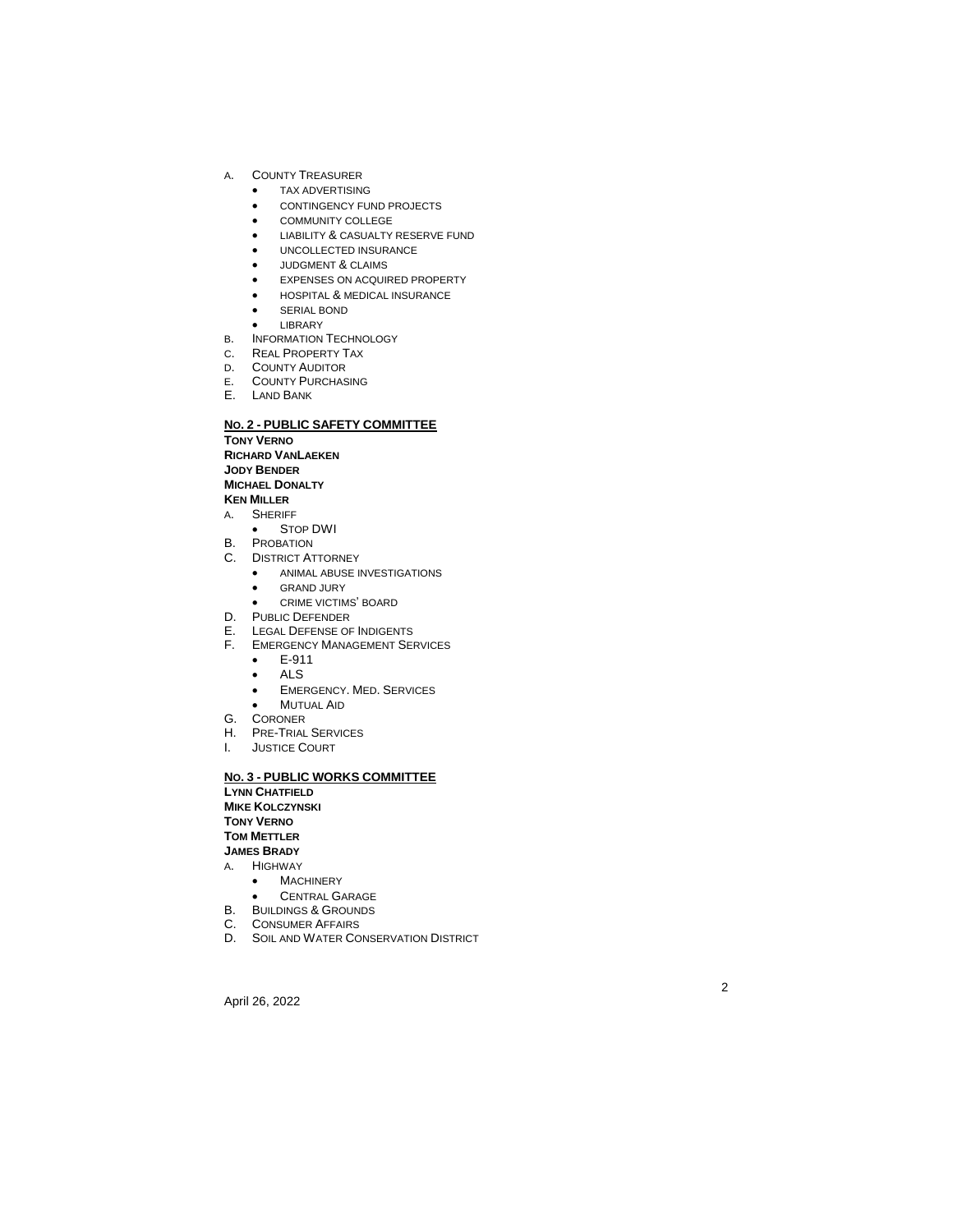# **NO. 4 - ECONOMIC DEVELOPMENT AND PLANNING COMMITTEE**

**SCOTT JOHNSON**

**STEVE GROAT**

**LYNN CHATFIELD**

**FRANK ROBUSTO**

# **RICHARD LASHER**

- A. ECONOMIC DEVELOPMENT & PLANNING
	- **INDUSTRIAL DEVELOPMENT SITE**
	- **•** JOINT MUNICIPAL PROJECTS
	- AGRICULTURAL DISTRICTS
- B. TOURISM
- PUBLICITY
- C. BUS OPERATIONS
- D. COOPERATIVE EXTENSION
- E. PALMYRA UNION AG. SOCIETY
- F. FISH AND GAME

# **NO. 5 - GOVERNMENT OPERATIONS COMMITTEE**

**RICHARD LASHER**

**MICHAEL DONALTY**

**MIKE KOLCZYNSKI**

**LYNN CHATFIELD**

# **KEN MILLER**

- A. LEGISLATIVE BOARD
	- RULES OF ORDER
	- $\bullet$  INTER-MUNICIPAL
	- REAPPOINTMENTS
	- COUNTY ADMIN.
- B. CLERK OF THE BOARD
	- **COURT HOUSE COPIER**
	- UNDISTRIBUTED POSTAGE
	- COUNTY OFFICER DUES
- C. COUNTY CLERK
	- **•** HISTORIAN
- D. COUNTY ATTORNEY
- E. BOARD OF ELECTIONS
- F. HUMAN RESOURCES
	- **CIVIL SERVICE**
	- SALARIES AND BENEFITS
	- WORKERS' COMPENSATION
	- EMPLOYEE RELATIONS
	- UNION NEGOTIATIONS
	- **•** STAFF DEVELOPMENT
	- **•** EDUCATION AND TRAINING
	- EMPLOYEE SAFETY
	- HANDICAP ACCESS
	- AFFIRMATIVE ACTION
	- NEW POSITION RE-CLASSIFICATION

3

- CAFETERIA PLAN
- G. COMPLIANCE

April 26, 2022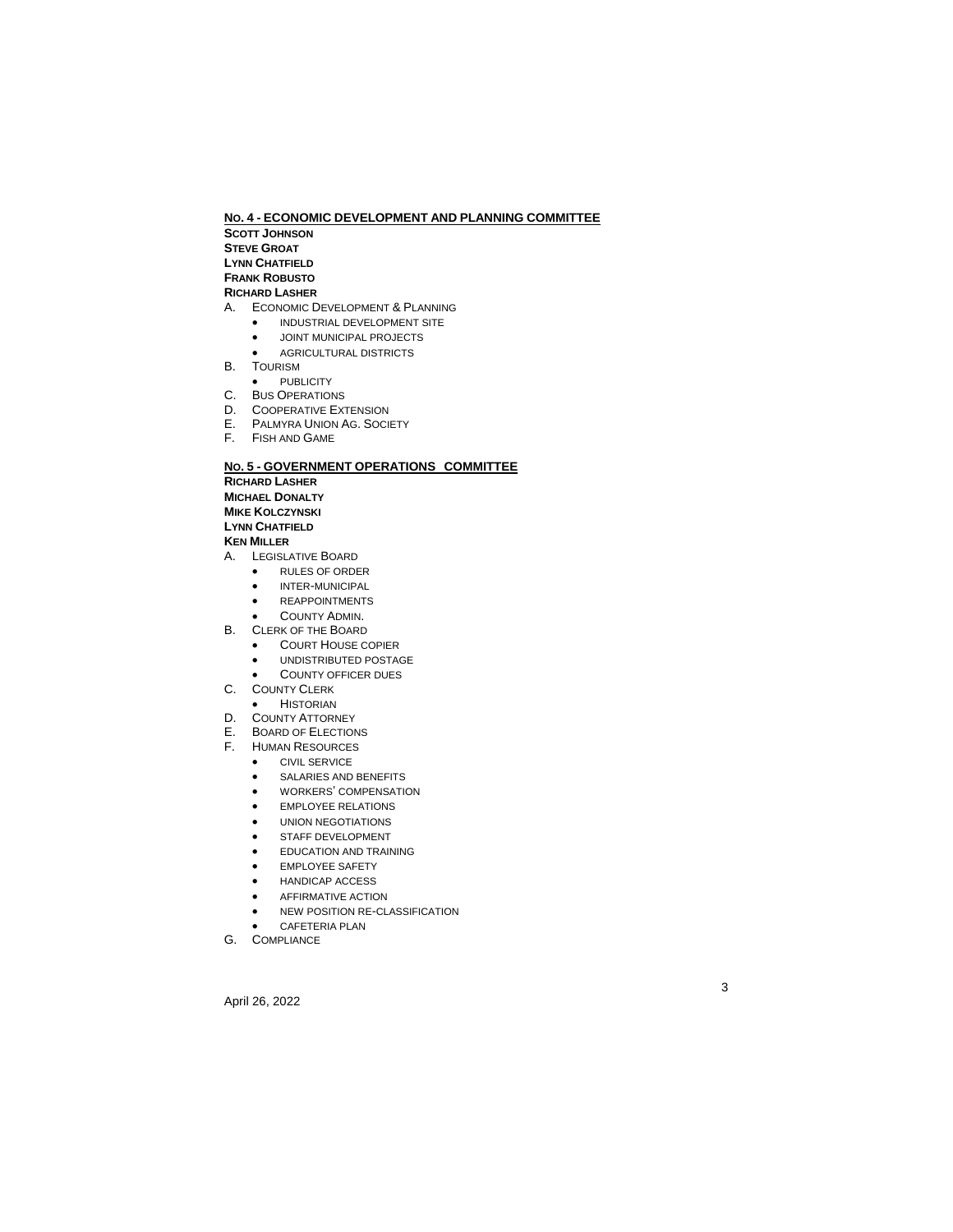**NO. 6 - HEALTH AND MEDICAL SERVICES COMMITTEE**

**FRANK ROBUSTO STEVE GROAT JODY BENDER JAMES BRADY KEN MILLER** A. NURSING HOME

B. PUBLIC HEALTH

C. MENTAL HEALTH

# **NO. 7 - HUMAN SERVICES COMMITTEE**

**MICHAEL DONALTY KIM LEONARD SCOTT JOHNSON TONY VERNO TOM METTLER**

- A. SOCIAL SERVICES
- B. AGING AND YOUTH
- C. WORKFORCE DEVELOPMENT
- D. VETERANS' SERVICES
- E. WAYNE COUNTY ACTION PROGRAM

### **SCHEDULED BUSINESS:**

# **RESOLUTION 243-22: AUTHORIZATION TO ENTER INTO A MEMORANDUM OF AGREEMENT WITH BARGAINING UNITS TO PAY BIWEEKLY STIPENDS TO FULL AND PART-TIME EMPLOYEES**

Mrs. Leonard presented the following:

WHEREAS, the present competitive employment climate, along with rising economic strains, has made it exceedingly difficult to recruit new employees and retain current employees in the County workforce; and,

WHEREAS, the mounting recruitment and retention problem is leaving essential positions, critical to the provision of numerous vital services, unfilled throughout County departments; and WHEREAS, a temporary stipend paid to full and part-time County employees would help

to alleviate some of the current economic strains employees are facing and help the County to retain its existing workforce; and

WHEREAS, a Memorandum of Agreement (MOA) has been presented to each of the seven bargaining units that represent the employees of Wayne County that specifically outlines the following terms and conditions of the proposed stipend:

- 1. The Guidelines for the County's payment of Retention bonuses are as follows:
- Full time employees will receive \$100.00 bi-weekly.
- Part time employees will receive \$50.00 bi-weekly.
- Employees on a continuous leaves of absence (eg: FMLA, 207c, and contractual leaves, etc.) are not eligible to receive the stipend.
- Employees must be actively employed for the full pay period to be eligible for the stipend.

2. It is specifically acknowledged by each of the signatories hereto and by each of the Unions that the terms of this agreement do not set any precedent or establish a practice or custom that binds either party beyond its stated terms; and

3. This agreement will be in effect from the payroll period beginning April 29, 2022 and shall terminate on a date determined by the Board of Supervisors, in its sole discretion, no later than December 22, 2022, be it further agreed that

April 26, 2022

4